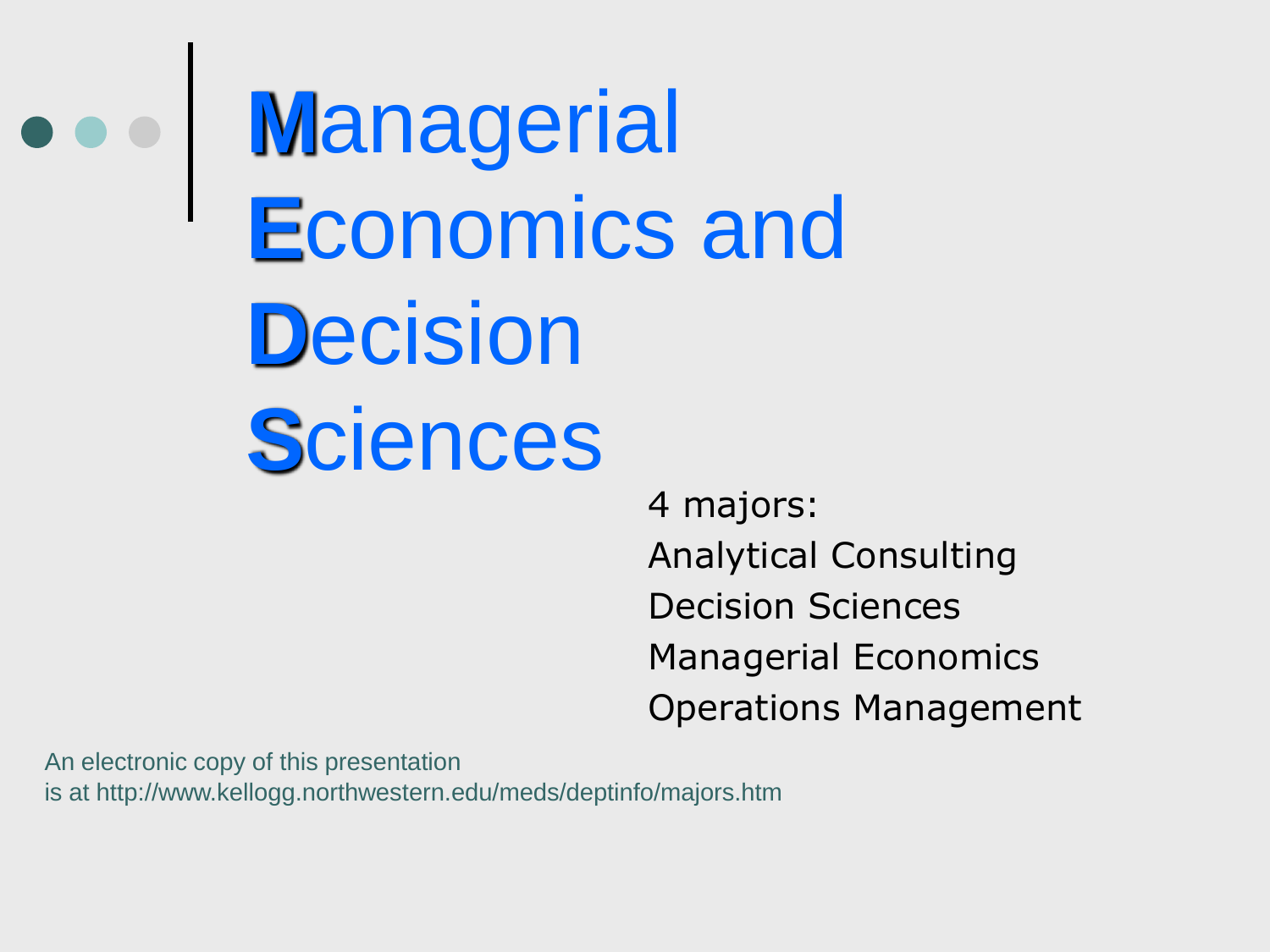# Analytical Consulting

A quantitative, analytical approach to strategic managerial consulting

- o In recent years, a significant fraction of Kellogg graduates accept consulting positions upon graduation.
- Kellogg faculty are at the forefront of developing analytical models and methods.
- Courses focus on:
	- quantitative skills (e.g., using statistics, optimization, or simulation methods)
	- analytical frameworks (using formal modeling based on microeconomics and/or game theory)
- Possible major combinations:
	- Accounting
	- Finance
	- Marketing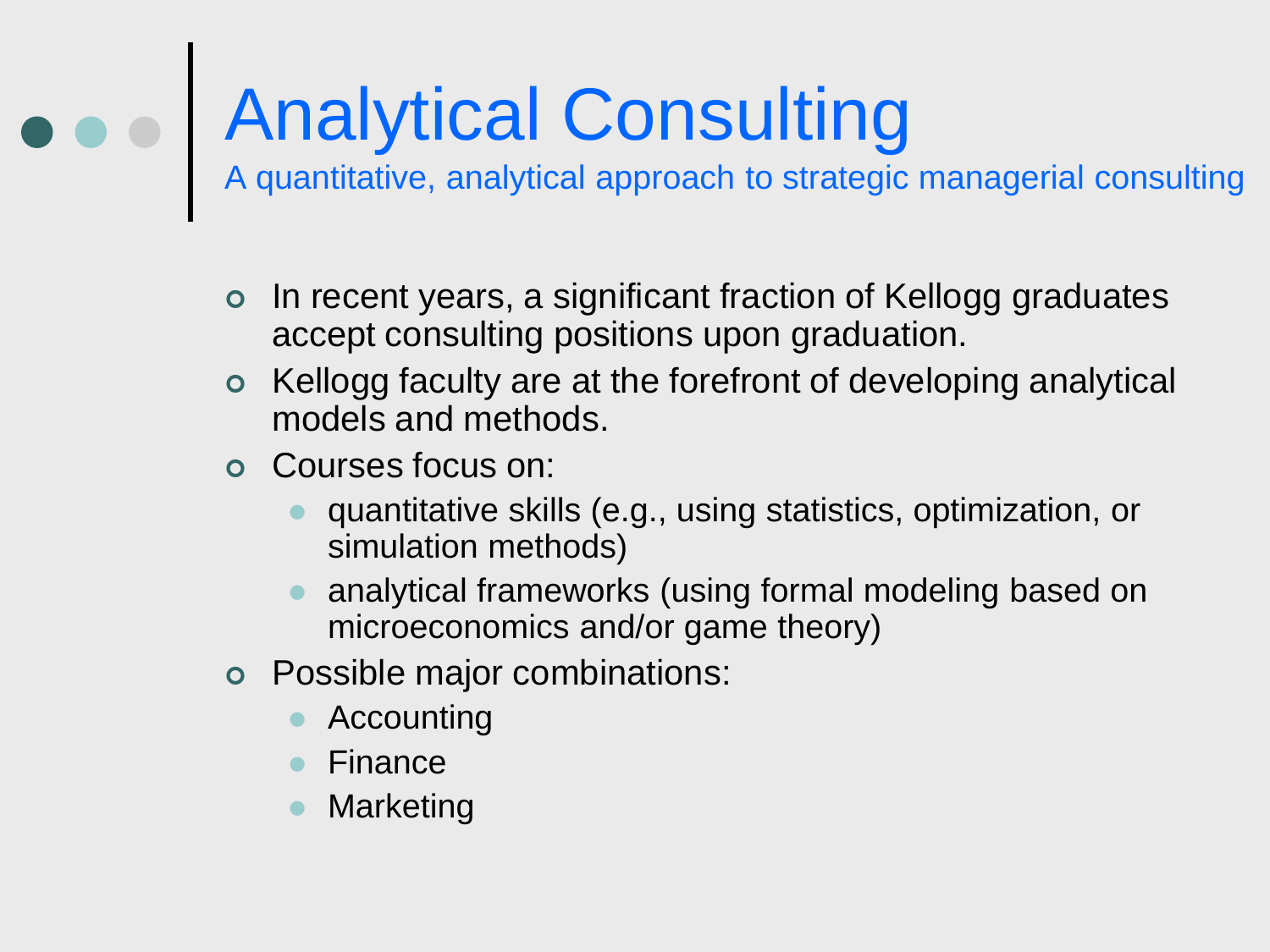### Analytical Consulting

A quantitative and analytical approach to strategic managerial consulting

Decision Frameworks:

**[DECS 450](http://www1.kellogg.nwu.edu/dpco/DeptPrgCrsList.asp?course_id=DECS-450-0)** Decision Analysis

**[MECN 446](http://www1.kellogg.nwu.edu/dpco/DeptPrgCrsList.asp?course_id=MECN-446-0)** Pricing Strategies

**Students** must take four courses, including at least one from each category:

**[DECS 452](http://www1.kellogg.nwu.edu/dpco/DeptPrgCrsList.asp?course_id=DECS-452-0)** Strategic Decision Making

**[MECN 450](http://www1.kellogg.nwu.edu/dpco/DeptPrgCrsList.asp?course_id=DECS-452-0)** Macroeconomic Analysis for Management

Analytical Strategy

**[MECN 441](http://www1.kellogg.nwu.edu/dpco/DeptPrgCrsList.asp?course_id=MECN-441-0)** Competitive Strategy and Industrial Structure

**[OPNS 454](http://www1.kellogg.nwu.edu/dpco/DeptPrgCrsList.asp?course_id=OPNS-454-0) Operations Strategy** 

**[MGMT 452](http://www1.kellogg.nwu.edu/dpco/DeptPrgCrsList.asp?course_id=MGMT-452-0)** Strategy & Organization

Quantitative Models **[DECS](http://www1.kellogg.nwu.edu/dpco/DeptPrgCrsList.asp?course_id=MGMT-469-0) [41](http://www1.kellogg.nwu.edu/dpco/DeptPrgCrsList.asp?course_id=MGMT-469-0)5** Analytical Consulting Lab **[MGMT](http://www1.kellogg.nwu.edu/dpco/DeptPrgCrsList.asp?course_id=MGMT-469-0) [469](http://www1.kellogg.nwu.edu/dpco/DeptPrgCrsList.asp?course_id=MGMT-469-0)** Empirical Methods In Strategy **[MKTG 450](http://www1.kellogg.nwu.edu/dpco/DeptPrgCrsList.asp?course_id=MKTG-450-0)** Research Methods In Marketing **[OPNS 450](http://www1.kellogg.nwu.edu/dpco/DeptPrgCrsList.asp?course_id=OPNS-450-0)** Spreadsheet Modeling for Managerial Decisions

**[OPNS 455](http://www1.kellogg.nwu.edu/dpco/DeptPrgCrsList.asp?course_id=OPNS-455-0)** Logistics and Supply Chain Management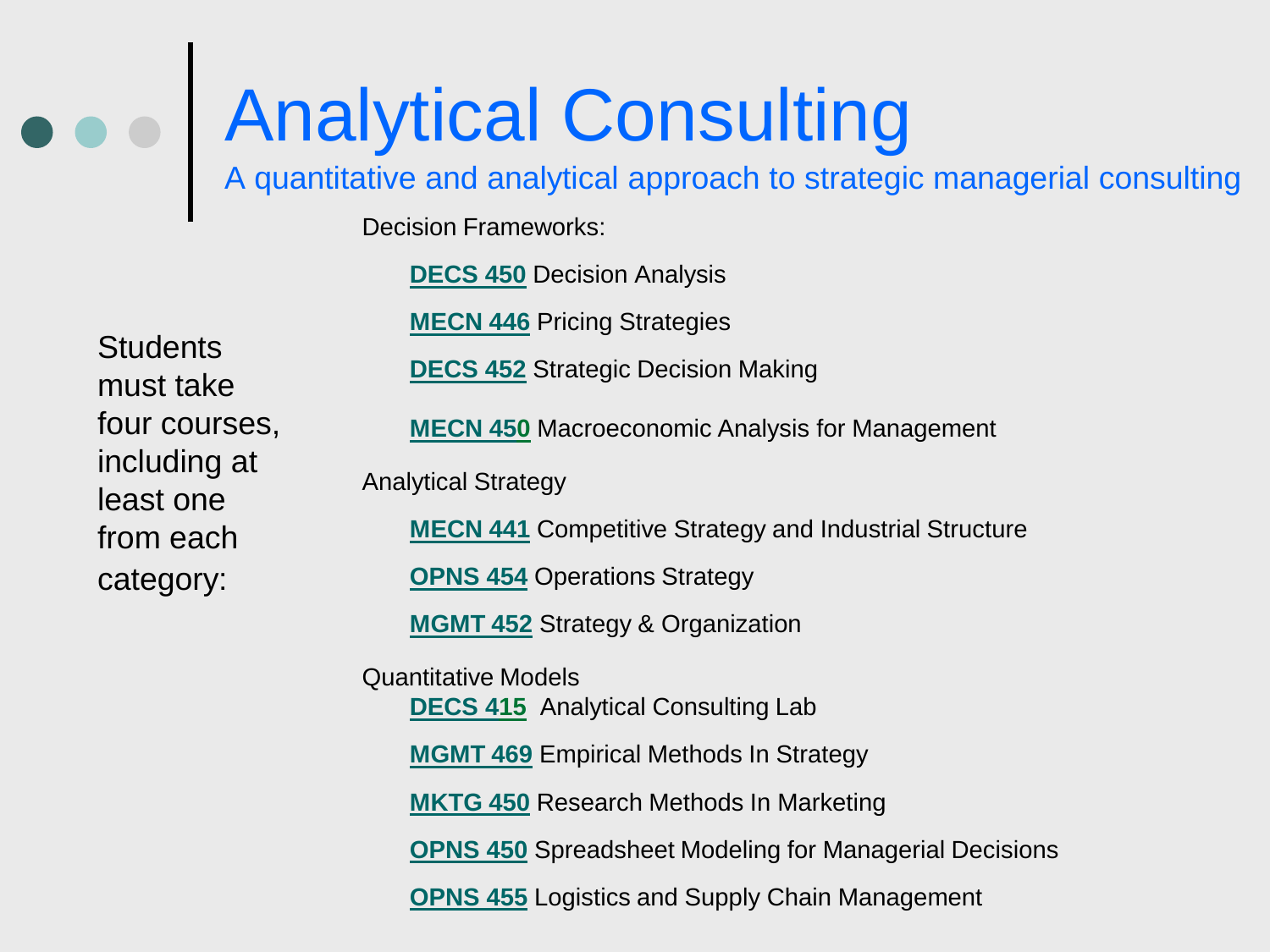# Decision Sciences (DECS)

Understanding decision making in dynamic and/or uncertain environments

- *What is decision sciences?*
	- Most important decisions are characterized by *uncertainty* about the future. Moreover, decisions may be made over time (*dynamic*) and their payoffs may depend on what other people do (*strategic interaction*)
	- Decision sciences build analytical frameworks to help you make, understand and communicate about such decisions
	- Decision science techniques have become increasingly important in general consulting, oil and natural gas, automobile, transportation and pharmaceutical companies
	- Grounded in principles of probability, statistics, dynamic processes and game theory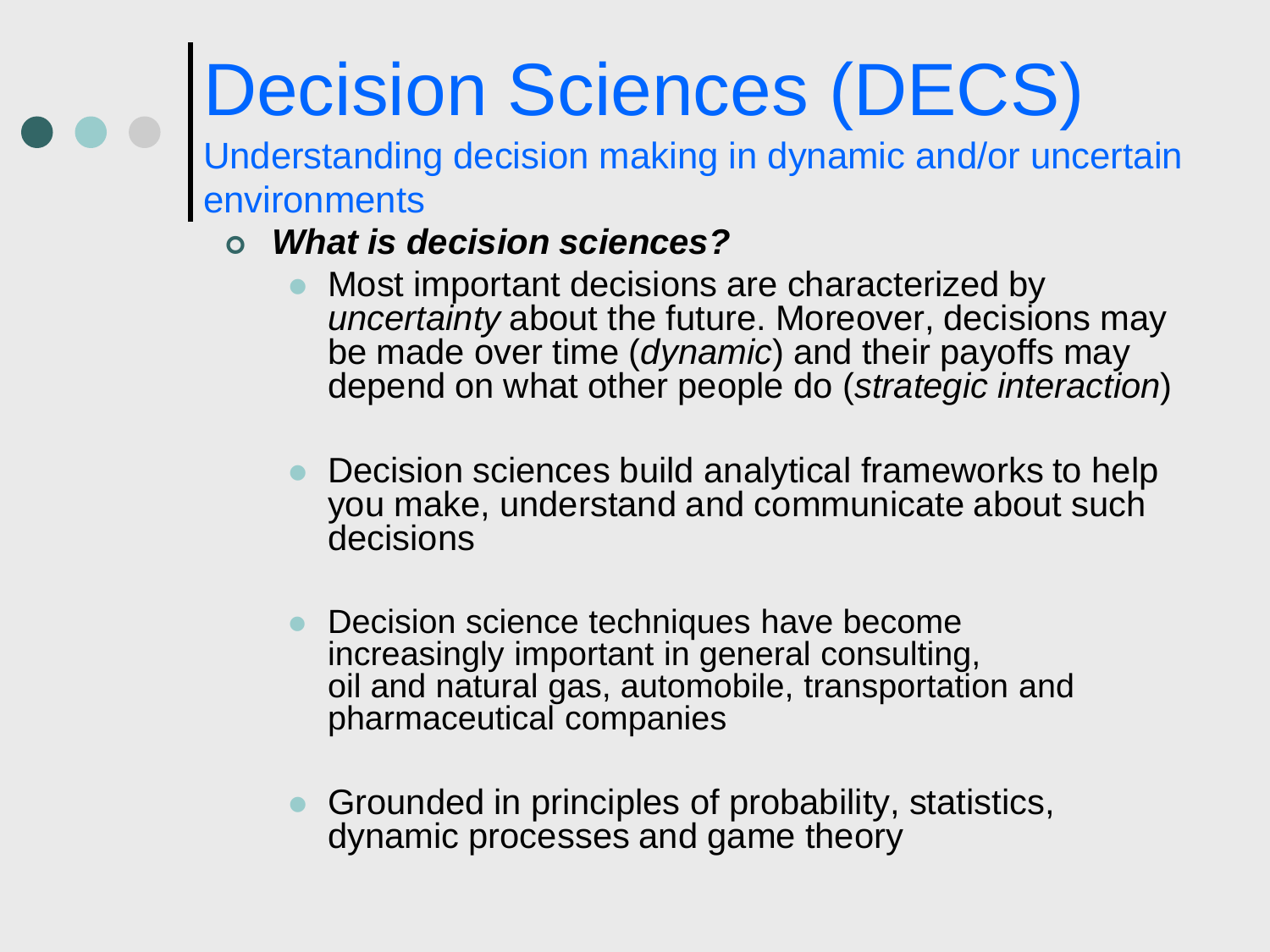# Decision Sciences (DECS)

Understanding the dynamic nature of decision making

#### *Core classes:* DECS 433 and 434

- Usually taken in fall and winter quarter
- Presents the basic framework for decisions under uncertainty, involving probability theory and statistics
- The prerequisite tools for most other courses at Kellogg
- o Turbo version: DECS 445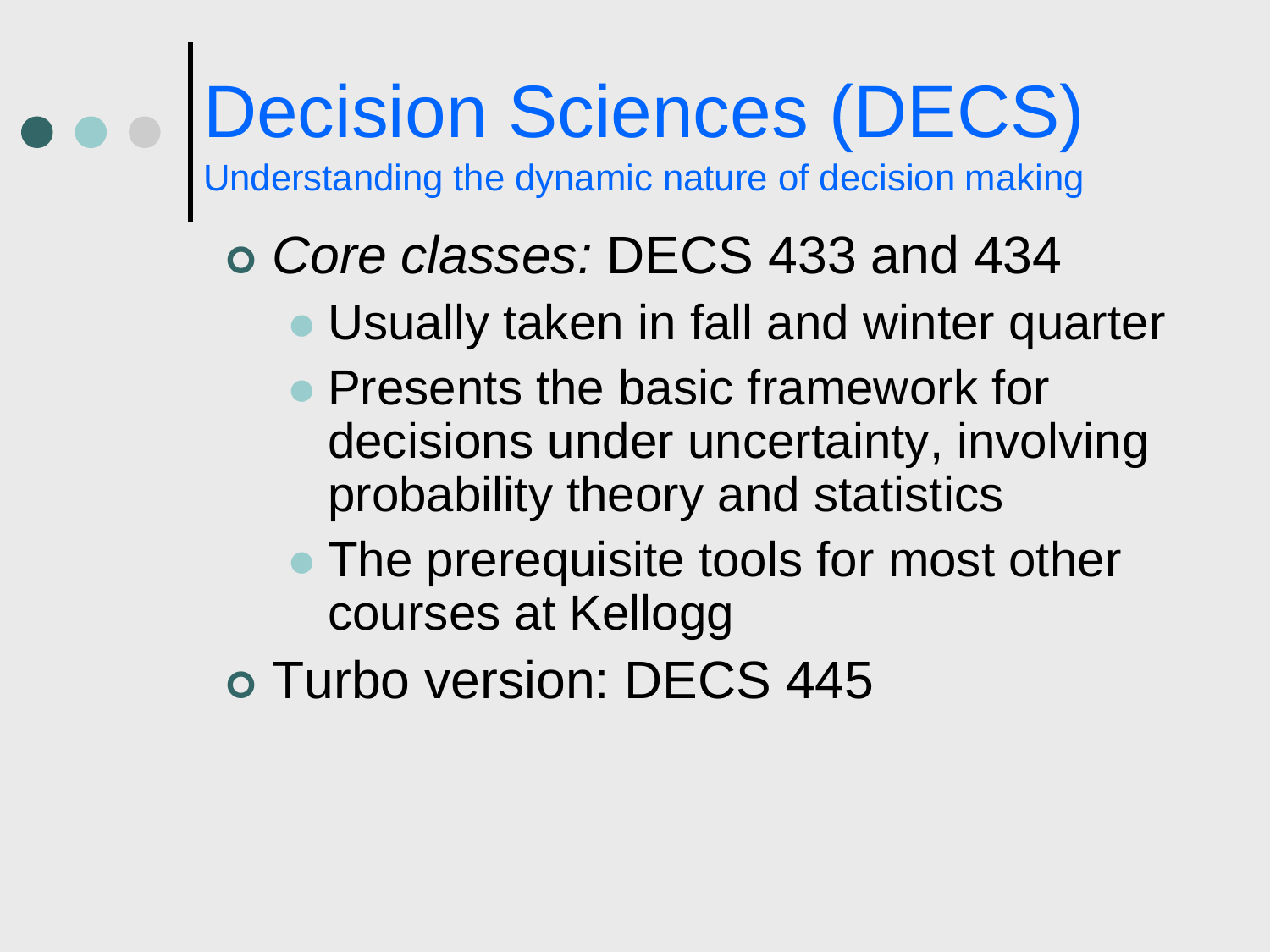### Decision Sciences

The "Mathematical Toolbox" used to understand the dynamic nature of decision making

**DECS 445** Turbo Decision Making and Statistics

Students are required to take any three of the following courses that are offered:

**DECS 450** Decision Analysis

**DECS 452** Strategic Decision Making

**[OPNS 450](http://www1.kellogg.nwu.edu/dpco/DeptPrgCrsList.asp?course_id=OPNS-450-0)** Spreadsheet Modeling for Managerial Decisions

**DECS 415** Analytical Consulting Lab

**[MECN 44](http://www1.kellogg.nwu.edu/dpco/DeptPrgCrsList.asp?course_id=OPNS-454-0)6** Pricing Strategy

**MGMT 469** Empirical Methods in Strategy

For turbo options, visit www.kellogg.northwestern.edu/meds/deptinfo/waiverinfo.htm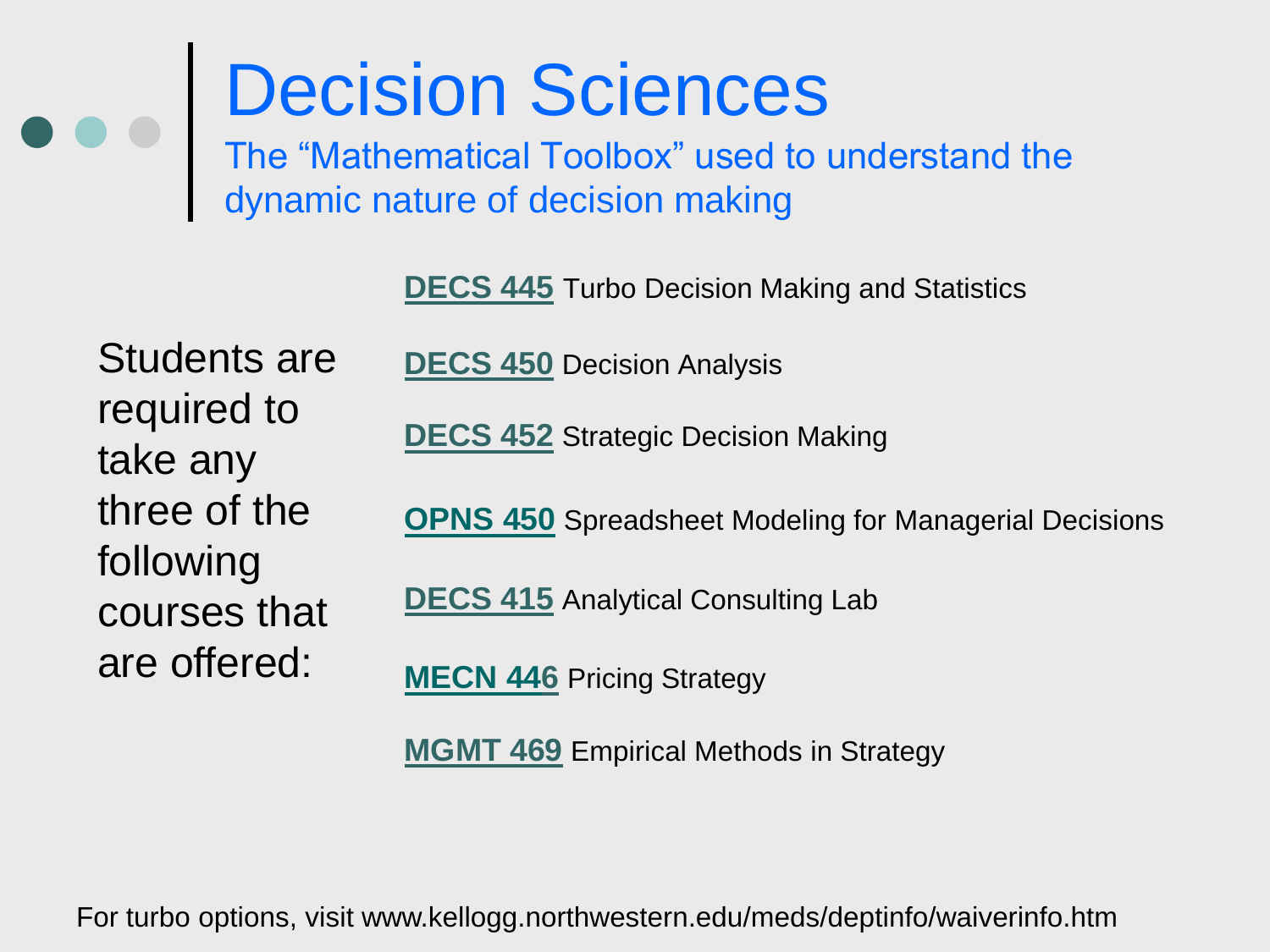### Managerial Economics (MECN)

Examining decision-making in management

#### *What is managerial economics?*

- Many firms create enormous amounts of economic value, yet they still fail in achieving sustained profitability
- Managerial economics builds a framework that analyzes the creation and distribution of value in the market place
- Managerial economics analyzes the interaction of fundamentals (demand, cost, nature of competition, and government policies) that determine prices, market size and share
- Grounded in principles of microeconomics and game theory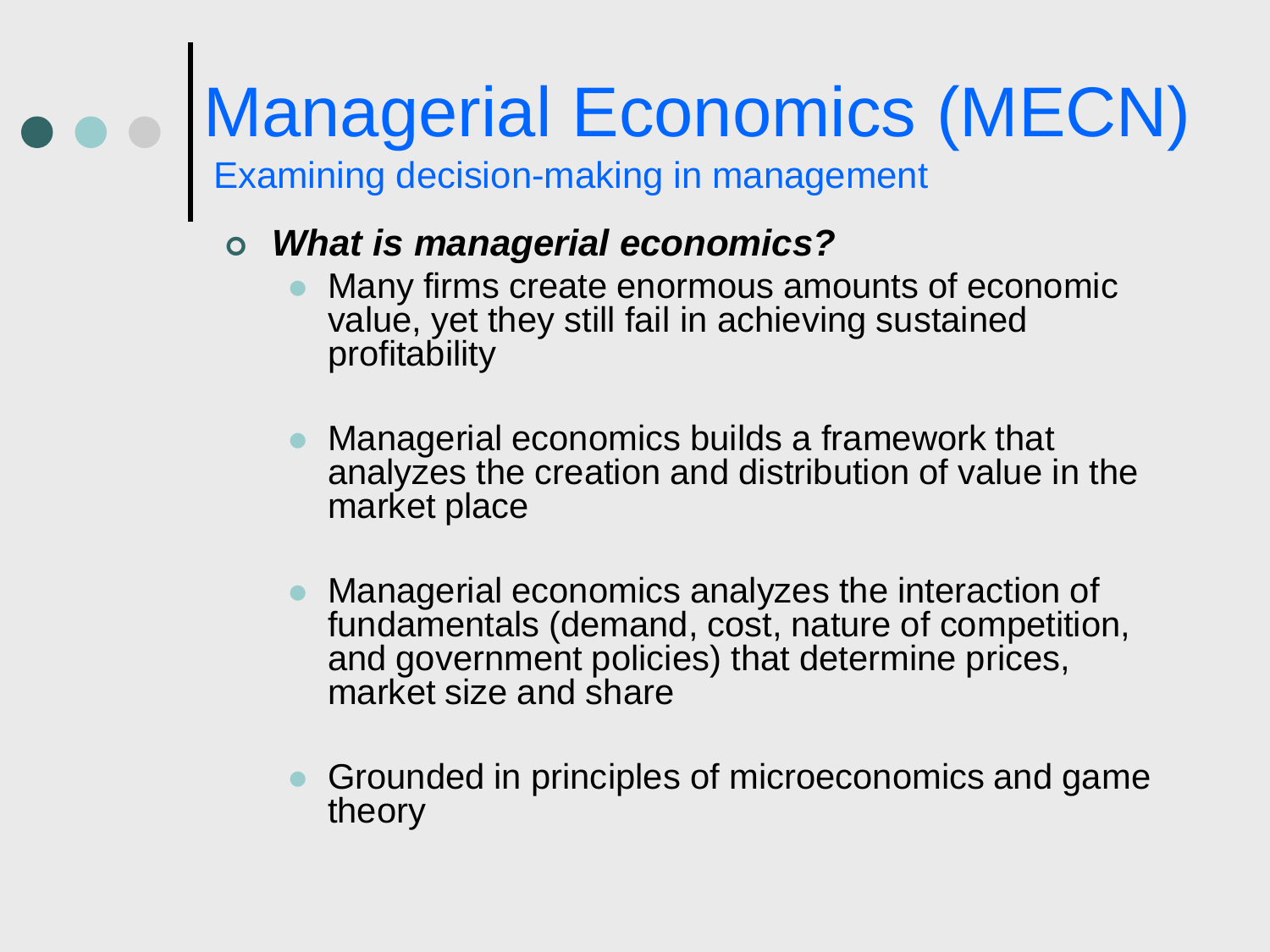# Managerial Economics (MECN)

Examining decision-making in management

### *Core class:* MECN 430

- Usually taken in the winter or spring quarter, sometimes fall.
- Presents the basic microeconomic/game theoretic framework for the analysis of perfect competition, oligopoly and monopoly
- A prerequisite for many management, strategy and finance courses that build on the basic microeconomic paradigm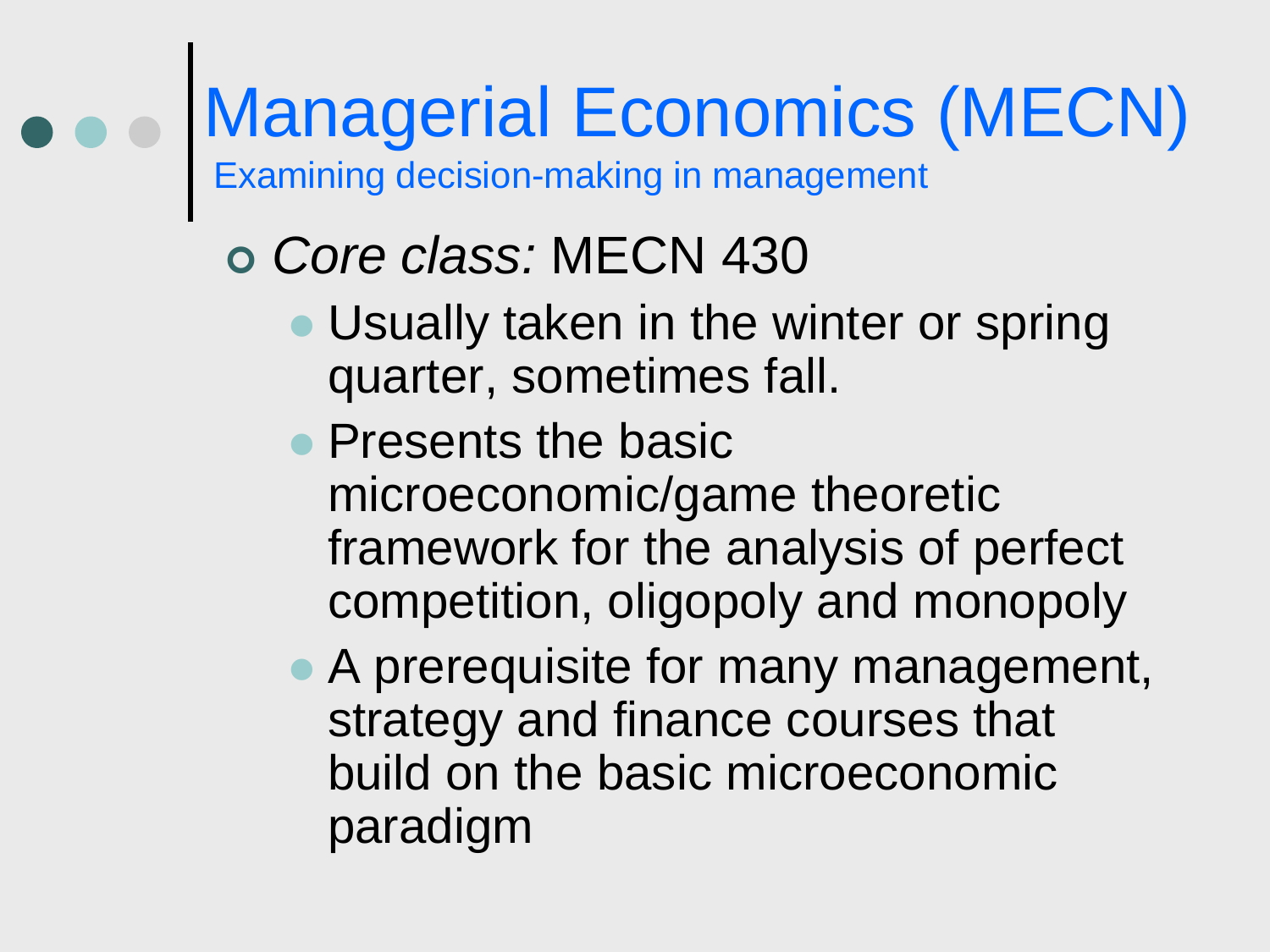#### Managerial Economics (MECN) Examining decision-making in management

The managerial economics major:

- **Key analytical tools serving both** industry-based and function-based careers. Especially suited for careers in management consulting
- **Includes demand and cost analysis,** pricing strategies, market structures, incentives and information, and game theory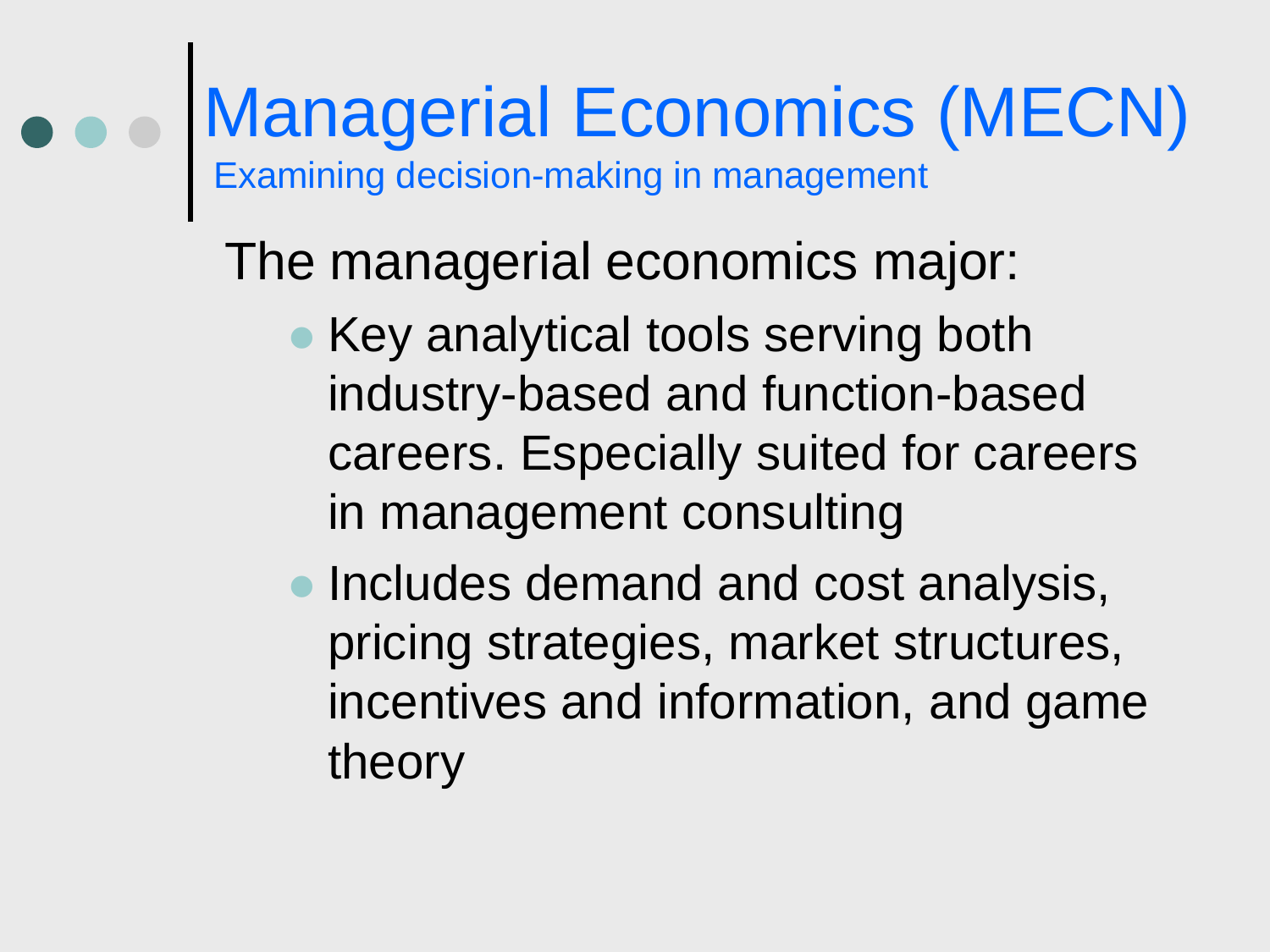# Managerial Economics

Examining decision-making in management

**Students** are required to take three of the following courses, at least two of which must be MECN courses:

**MECN 441** Competitive Strategy & Industrial Structure **[MECN 44](http://www1.kellogg.nwu.edu/dpco/DeptPrgCrsList.asp?course_id=OPNS-454-0)6** Pricing Strategies **MECN 450** Macroeconomic Analysis for Management **MGMT 452** Strategy & Organization **MECN 499** Independent Study **[MGMT 44](http://www1.kellogg.nwu.edu/dpco/DeptPrgCrsList.asp?course_id=OPNS-454-0)4** Health Care Economics & Strategy **SEEK 470** Public Economics for Business Leaders **MGMT 441** Intellectual Capital Management

For waiver information, visit www.kellogg.northwestern.edu/meds/deptinfo/waiverinfo.htm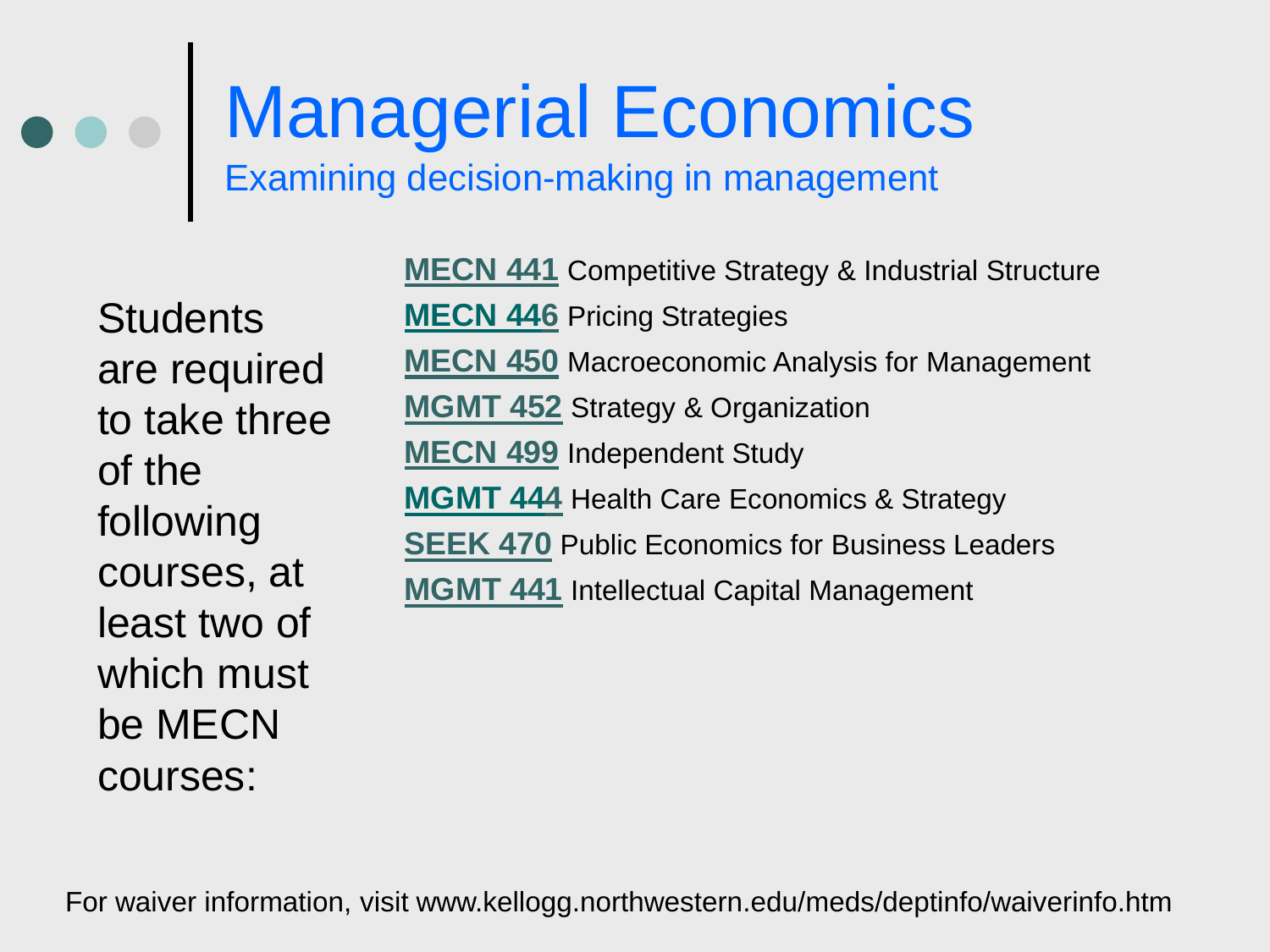### Operations Management (OPNS) Managing the supply chain of processes and resources

#### *What is Operations Management?*

- Aside from Marketing and Finance, Operations is one of the three key functions in most organizations
- Operations is at the heart of any firm's ability to transform inputs into the goods and services that it supplies its customers.
	- Well-managed ops can provide significant strategic advantage to a firm: Wal-Mart, FedEx, Toyota, etc.
	- On the other hand, a lack of focus on ops can be a significant barrier to success as demonstrated by many e-commerce firms.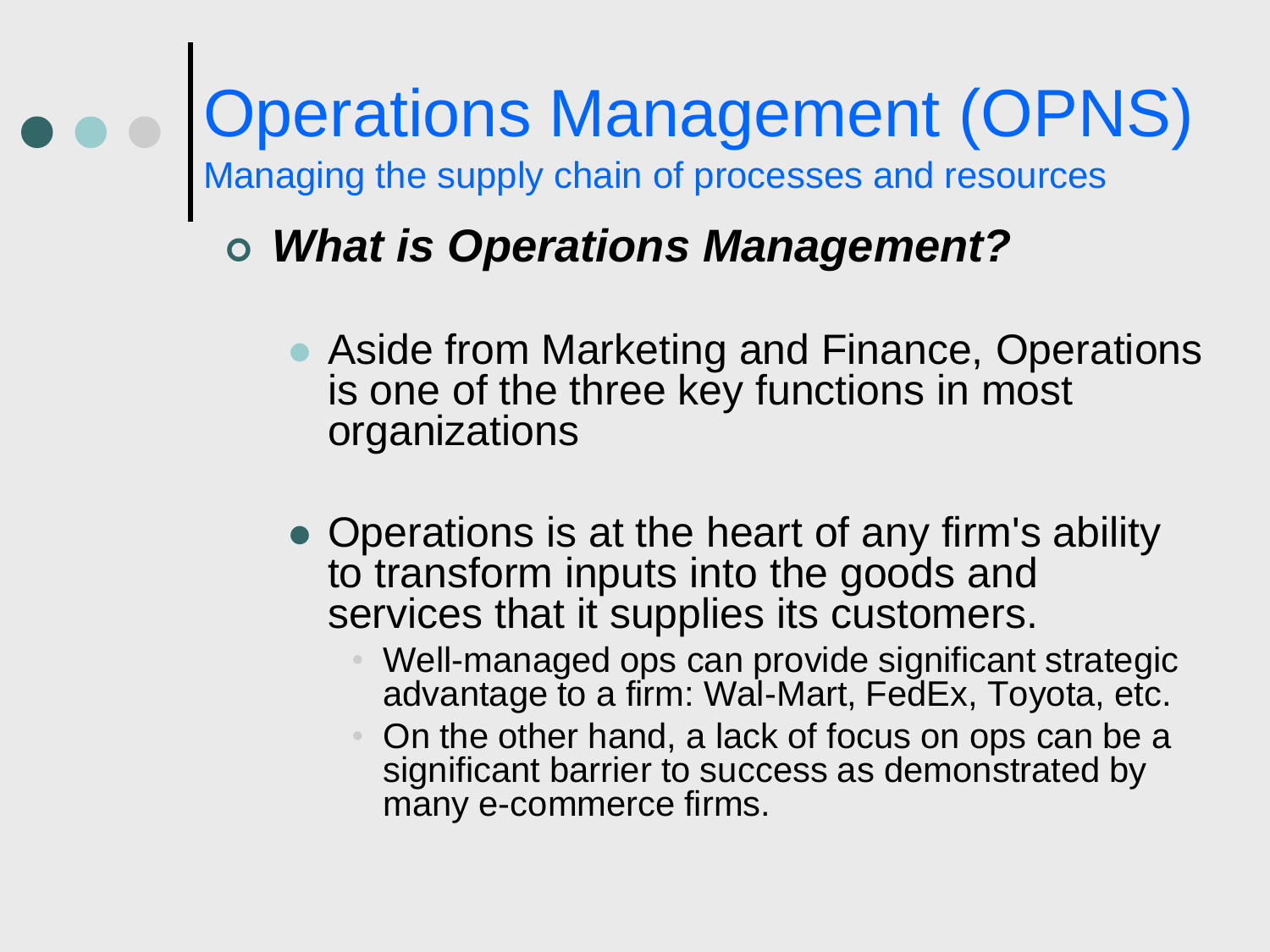# Operations Management (OPNS)

Managing the supply chain of processes and resources

- *Core class:* OPNS 430
	- Usually taken in winter or spring quarter
	- Presents an overview of the strategic impact of operations and how to improve processes and supply chains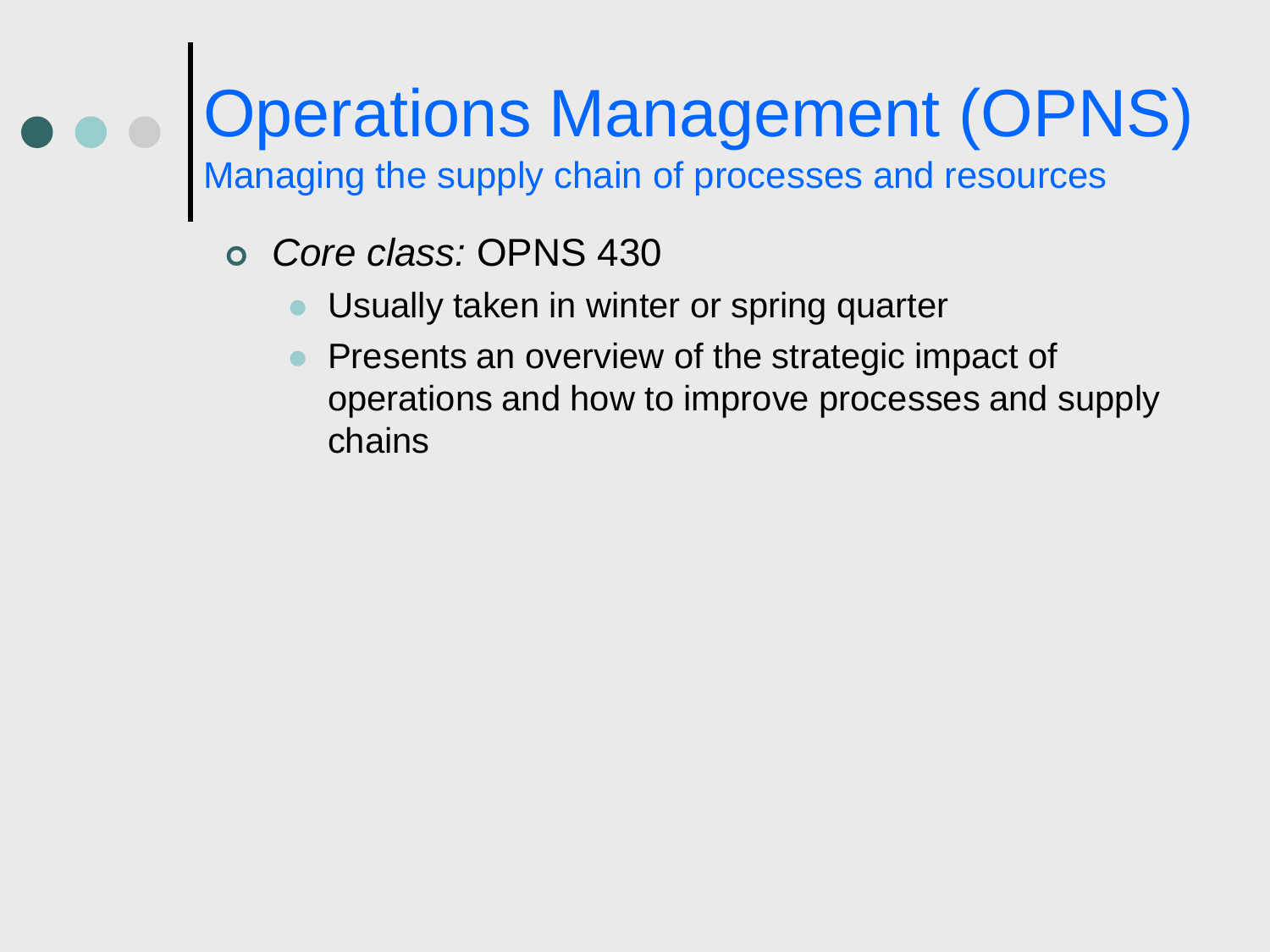### Operations Management (OPNS) Managing the supply chain of processes and resources

- The operations major is designed with two specific career paths in mind: consulting and general management.
- o High demand in firms focusing on quality health services, government, transportation, retail, airlines, insurance, banking and others.
- Possible major combinations:
	- Finance (operating functions of banks and other financial institutions)
	- Marketing (management of complex inventorydistribution-warehousing systems linking retail, wholesale, and manufacturing)